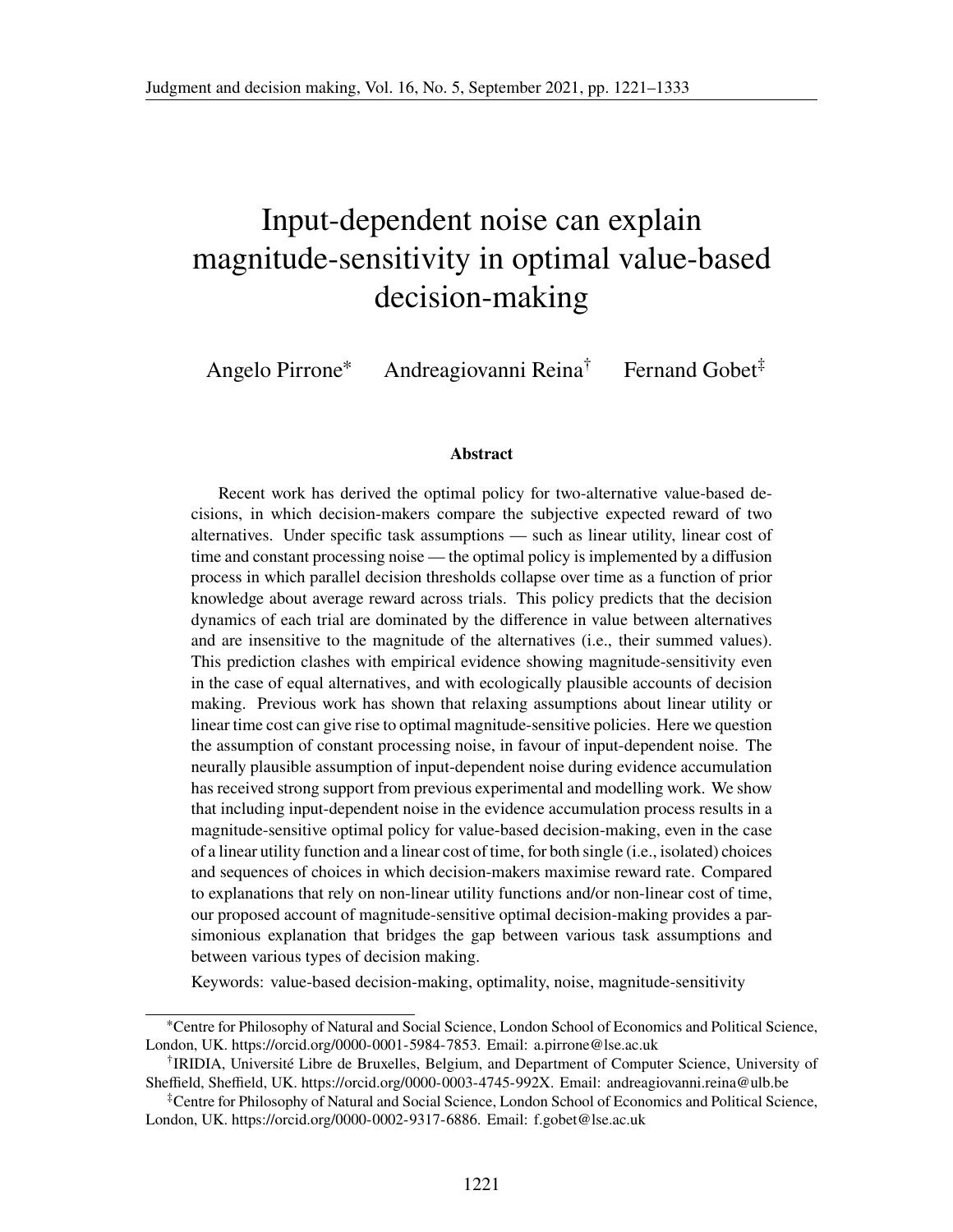# **1 Introduction**

In order to understand how decision making has evolved, it is crucial to understand what are the optimal policies (i.e., algorithms, behaviours) for decision making under different scenarios [\(Marshall](#page-11-0), [2019](#page-11-0); [Pirrone et al.](#page-12-0), [2014;](#page-12-0) [Bogacz et al., 2006\)](#page-10-0). A common working hypothesis is that decision-making systems have evolved to approximate, through robust policies, optimal strategies for cost minimisation and reward maximisation across tasks and domains given the centrality of these factors for survival and reproduction [\(Pirrone et al.,](#page-12-0) [2014;](#page-12-0) [Tajima et al., 2016;](#page-12-1) [Marshall](#page-11-0), [2019](#page-11-0); [Bogacz et al.](#page-10-0), [2006](#page-10-0)).

Extensive work [\(Bogacz et al.](#page-10-0), [2006\)](#page-10-0) has addressed the question of optimality with regard to accuracy-based choices — that is, choices for which there is a correct response. For [decisions with two alternatives, and under specific constrains \(for details see](#page-10-0) Bogacz et al., [2006;](#page-10-0) [Moran, 2015](#page-12-2)), such choices are optimised by the well-known drift diffusion model in which agents integrate difference in evidence until a decision threshold for one of two alternatives is reached [\(Ratcliff & McKoon](#page-12-3), [2008;](#page-12-3) [Ratcliff et al.](#page-12-4), [2016](#page-12-4)).

Seminal work from [Tajima et al. \(2016](#page-12-1)) has focused instead on deriving the optimal policy for value-based choices. With value-based choices, participants are rewarded by the value of the chosen alternative, regardless of whether it is the best option available. The classical example for this type of choices is that of food choices — compared to accuracybased scenarios, for food choices there is no 'accurate' choice. It is particularly important to st[udy value-based choices because most naturalistic decisions are value-based \(](#page-12-0)Pirrone et al., [2014](#page-12-0)). Even so-called 'perceptual decisions' are made in order to maximise reward or minimise loss such as, for example, avoiding an obstacle or detecting a prey.

Surprisingly, the optimal policy for value-based choices derived in [Tajima et al. \(2016\)](#page-12-1) shows striking similarities to the optimal choice for accuracy-based choices [\(Bogacz et al.,](#page-10-0) [2006;](#page-10-0) [Tajima et al., 2016\)](#page-12-1). Under specific task assumptions — such as linear utility, linear cost of time and constant processing noise — the optimal policy is implemented by a diffusion process in which parallel decision thresholds collapse over time as a function of prior knowledge about average reward across trials [\(Tajima](#page-12-1) et al., [2016\)](#page-12-1). This mechanism ensures maximisation of the expected reward by having boundaries in highly rewarding environments collapsing faster than in low rewarding environments. 'Parallel collapsing boundaries' (see Figure [1](#page-3-0) for an example) affect the amount of difference between alternatives that is needed to trigger a decision [\(Hawkins et al., 2015](#page-11-1)). In particular, the difference between alternatives that would trigger a decision decreases with time, so that less evidence

The authors declare that there is no conflict of interest regarding the publication of this article. The MATLAB code used for the simulations presented in this study is available at [https://github.com/joefresna/](https://github.com/joefresna/Optimal-policy-for-value-based-decision-making-with-value-sensitive-noise) [Optimal-policy-for-value-based-decision-making-with-value-sensitive-noise.](https://github.com/joefresna/Optimal-policy-for-value-based-decision-making-with-value-sensitive-noise) We thank James Marshall for helpful discussions. A.P. and F.G. acknowledge funding from the European Research Council (ERC-ADG-835002—GEMS). A.R. acknowledges support from the Belgian F.R.S.-FNRS, of which he is a Chargé de Recherches.

Copyright: © [2021. The authors license this article under the terms of the](http://creativecommons.org/licenses/by/3.0/) Creative Commons Attribution 3.0 License.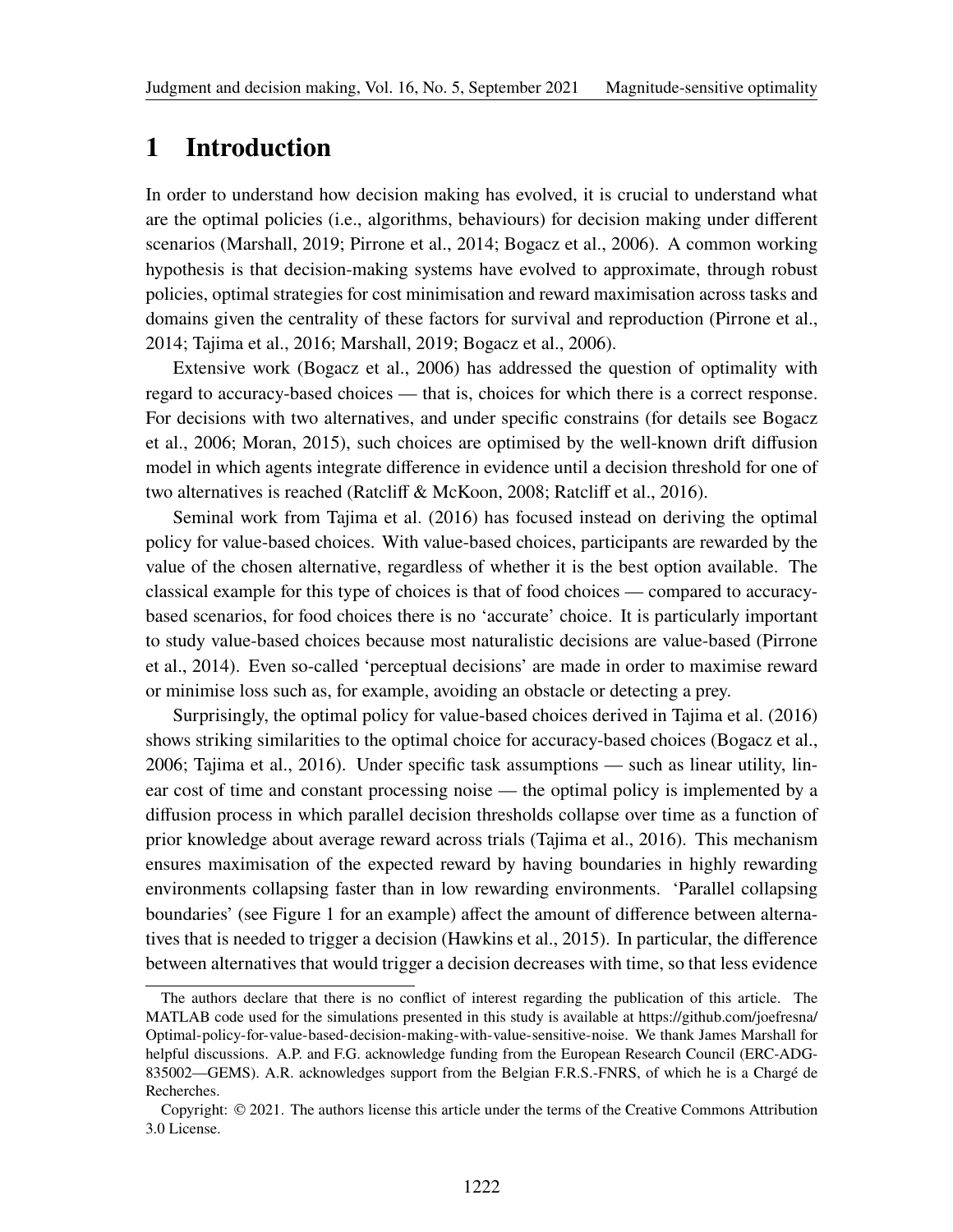that one alternative is superior to the other is needed to make a decision at late stages of evidence accumulation.

As discussed in detail in [Marshall](#page-11-0) [\(2019\)](#page-11-0), [Pirrone et al. \(2018b](#page-12-5)) and [Steverson et al.](#page-12-6) [\(2019](#page-12-6)), one feature that characterises the optimal policy with linear subjective utility proposed by [Tajima et al. \(2016\)](#page-12-1) is that single trial dynamics are magnitude-insensitive. The reason for this is straightforward: a purely relative decision process, in which difference between alternatives is integrated, cannot discriminate between conditions of different magnitude but with the same difference — even with the addition of parallel collapsing boundaries. This rationale is exemplified by the equal alternative case: an alternative pair of 2 vs 2 (low value) and an alternative pair of 8 vs 8 (high value) have both the same difference (null) and are indistinguishable for a purely relative model that processes only difference between alternatives. Even with collapsing boundaries, decisions among equal alternatives would, on average, be made in the same time.

Magnitude-sensitivity [\(Pirrone et al.](#page-12-0), [2014\)](#page-12-0) refers to a value-maximising strategy in which small differences in accuracy between high-valued alternatives are disregarded in favour of a quick choice. This strategy has been deemed evolutionary advantageous in order to maximise speed-value trade-offs that characterise value-based decisions [\(Pirrone et al.,](#page-12-0) [2014,](#page-12-0) [2018a\)](#page-12-7).

Magnitude-sensitivity — faster choices as the magnitude of the alternatives increases — has been observed empirically in a number of studies and for different organisms, from unicellular organisms making food choices to humans and non-human primates involved in economic decision-making [\(Pais et al.](#page-12-8), [2013](#page-12-8); [Pirrone et al., 2018a](#page-12-7)[,b](#page-12-5); [Bose et al., 2017](#page-10-1); [Teodorescu et al., 2016](#page-12-9); [Reina et al., 2017;](#page-12-10) [Ratcliff et al., 2018;](#page-12-11) [Dussutour et al.](#page-11-2), [2019](#page-11-2); [Steverson et al., 2019;](#page-12-6) [Hunt et al.](#page-11-3), [2012](#page-11-3); [Kvam & Pleskac](#page-11-4), [2016](#page-11-4); [Smith & Krajbich,](#page-12-12) [2019;](#page-12-12) [Marshall et al.](#page-11-5), [2021](#page-11-5)). Magnitude-sensitivity has been observed even in the limit case of equal alternatives; compared to low but equally valued alternatives, agents show faster reaction times for high but equally valued alternatives [\(Pirrone et al.](#page-12-7), [2018a](#page-12-7)[,b\)](#page-12-5). For example, in choosing between rewards, monkeys are faster in choosing between two equally high rewards than two equally poor rewards [\(Pirrone et al., 2018a](#page-12-7)). Similarly, humans show faster reaction times as the value of equal alternatives increases in a typical valuebased experiment in which participants have to choose between images of food that they had previously rated [\(Smith & Krajbich, 2019](#page-12-12)). Surprisingly, even unicellular organisms exhibit magnitude-sensitivity, being faster in reaching one of two equally-high than one of [two equally-low v](#page-12-1)alued food sources [\(Dussutour et al.](#page-11-2), [2019](#page-11-2)).

Tajima et al. [\(2016\)](#page-12-1) have shown that if the assumption of linear subjective utility is relaxed in favour of non-linear subjective utility, the optimal policy for value-based decisions is implemented by non-parallel collapsing decision boundaries. In this case, choices for high-magnitude equal alternatives are made faster compared to choices for lowmagnitude equal alternatives; that is, non-linear subjective utility can give rise to magnitudesensitivity. However, given the widely documented result of magnitude-sensitivity, and the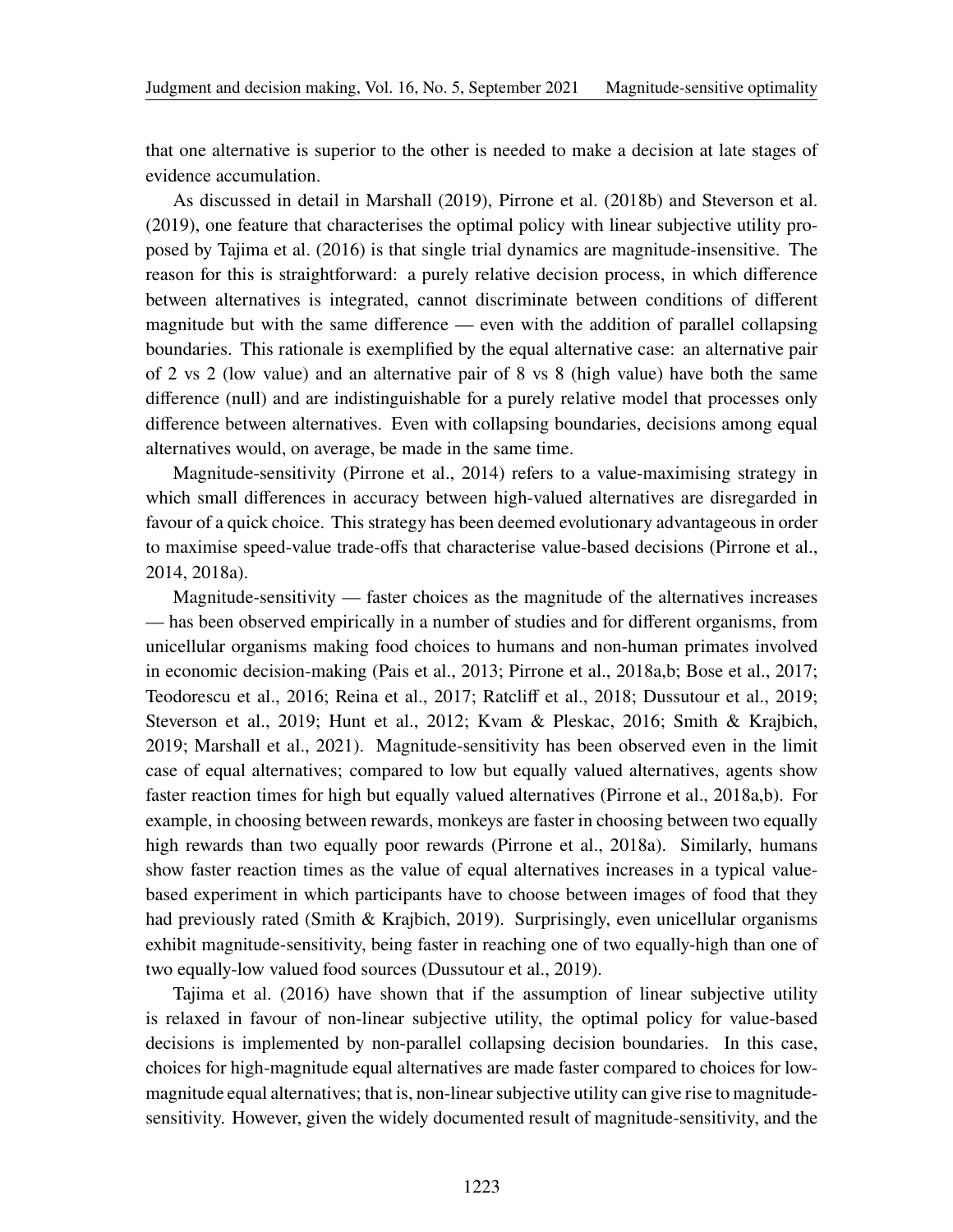<span id="page-3-0"></span>

Figure 1: Optimal policy for binary value-based decision-making with input-dependent noise. The policy determines when an optimal decision-maker should choose an option: decision-makers continue to accumulate evidence until a decision boundary is reached and a decision is made. In the top row, the two panels show two representative sampling trajectories for equal alternatives with low (left) and high (right) magnitude conditions. The panels below show the time course for the low magnitude condition, in (A) to (C), and for the high magnitude condition, in (D) and (E). Both trajectories and collapsing boundaries are colour-coded, representing time (top legend). With input-dependent noise, the size of the random fluctuations varies with the input magnitude, therefore the high-magnitude conditions have on average larger fluctuations that hit a decision boundary faster compared to the low-magnitude conditions (0.8 s, compared to 2 s). In the absence of input-dependent noise, low and high-magnitude conditions would be indistinguishable and reach a boundary in the same time, exhibiting magnitude-insensitivity.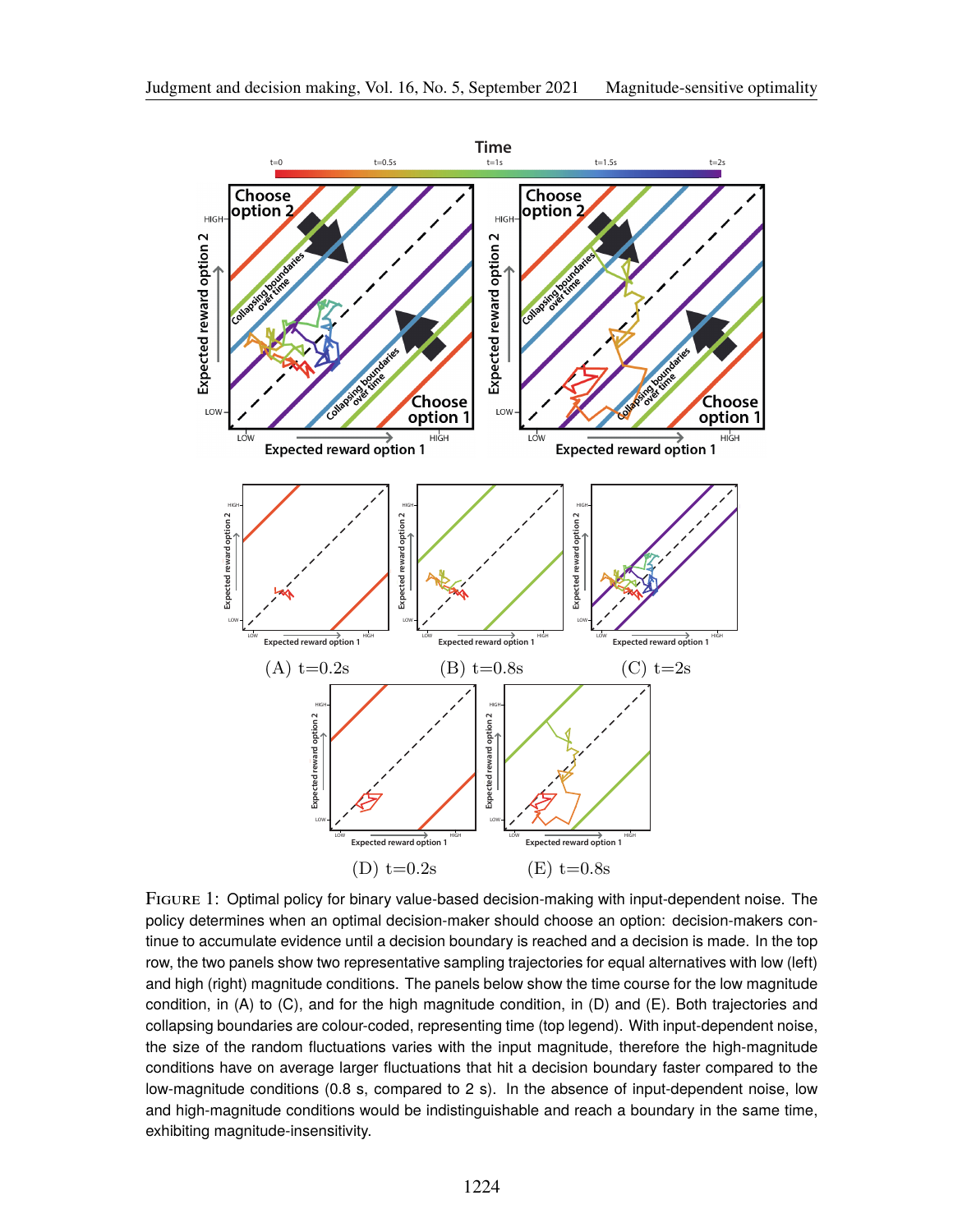theoretical arguments supporting why it is expected for *optimal* decision-making, Tajima et al.'s [\(2016\)](#page-12-1) model has been modified in order to account for magnitude-sensitivity in the linear utility case. One line of research has questioned Tajima et al.'s [\(2016](#page-12-1)) assumption of linear cost of time in favour of an ecologically plausible non-linear cost of time of future rewards [\(Steverson et al., 2019;](#page-12-6) [Marshall](#page-11-0), [2019](#page-11-0); [Marshall et al.](#page-11-5), [2021](#page-11-5)); in this case, magnitude-sensitivity is observed even with linear utility functions. However, it remains to be understood if and how a non-linear cost of time could explain magnitude-sensitivity in tasks in which reward is either fixed, non-delayed or even absent [\(Pirrone et al., 2018a](#page-12-7)[,b](#page-12-5); [Teodorescu et al., 2016](#page-12-9); [Smith & Krajbich, 2019;](#page-12-12) [Ratcliff et al.](#page-12-11), [2018](#page-12-11)).

Here, building on previous strong empirical and theoretical evidence [\(Brunton et al.,](#page-11-6) [2013;](#page-11-6) [Teodorescu et al., 2016;](#page-12-9) [Ratcliff et al., 2018;](#page-12-11) [Lu & Dosher](#page-11-7), [2008;](#page-11-7) [Louie et al.](#page-11-8), [2013](#page-11-8); [Geisler](#page-11-9), [1989](#page-11-9)), we investigate whether magnitude-sensitive noise in the accumulation of evidence could give rise to magnitude-sensitive optimal decision-making. In other words, we question the assumption of constant processing noise made by [Tajima et al. \(2016\)](#page-12-1).

Extensive work supports the hypothesis that input-dependent noise is neurally-plausible [\(Albrecht & Geisler, 1991;](#page-10-2) [Albrecht & Hamilton, 1982;](#page-10-3) [Bonds,](#page-10-4) [1991](#page-10-4); [Derrington & Lennie,](#page-11-10) [1984;](#page-11-10) [Heeger](#page-11-11), [1993;](#page-11-11) [Kaplan & Shapley, 1982](#page-11-12); [Ohzawa et al.](#page-12-13), [1982](#page-12-13); [Sclar et al.](#page-12-14), [1990\)](#page-12-14), and there is evidence that during evidence accumulation in both humans and rats, inputdepe[ndent noise plays a dominant role, while constant processing noise is null \(](#page-11-6)Brunton et al., [2013\)](#page-11-6). Hence, we want to stress that input-dependent noise is not *just* a technical ad-hoc assumption made in order to accommodate magnitude-sensitivity, but it is instead a principled account of evidence accumulation that warrants further investigation. Here, we report theoretical evidence that input-dependent noise is one of the key candidate explanations for magnitude-sensitivity, as previously suggested by [Teodorescu et al. \(2016\)](#page-12-9), [Ratcliff et al. \(2018\)](#page-12-11) and [Bose et al. \(2020](#page-10-5)). Our approach is in contrast with how noise is parametr[ised in computational models of choice](#page-12-15) [\(Ratcliff &](#page-12-3) McKoon, [2008](#page-12-3); Usher & McClelland, [2001;](#page-12-15) [Bogacz et al., 2006](#page-10-0); [Brown & Heathcote](#page-11-13), [2008\)](#page-11-13), where input-dependent noise is absent and only constant processing noise affects the decision-making process. Our approach is instead in line with influential work by Lu  $\&$  Dosher (2008), who have shown that including input-dependent noise in models of human perception is necessary in order to satisfactorily explain empirical data. Including input-dependent noise in the accumulation of evidence does not necessarily predict that the optimal policy should be magnitude-sensitive; this needs to be investigated with mathematical simulations and cannot be claimed a priori as there is not a simple, direct correspondence between evidence accumulation dynamics and the optimal policy.

Investigating the consequences for optimal decision-making when input-dependent noise is added to decision process was done by modifying the code made available by [Tajima et al.](#page-12-1) [\(2016](#page-12-1)) from their pioneering study. In the next section we report the technical details of our simulation, and in the final section we discuss the implications of our results for decision making research.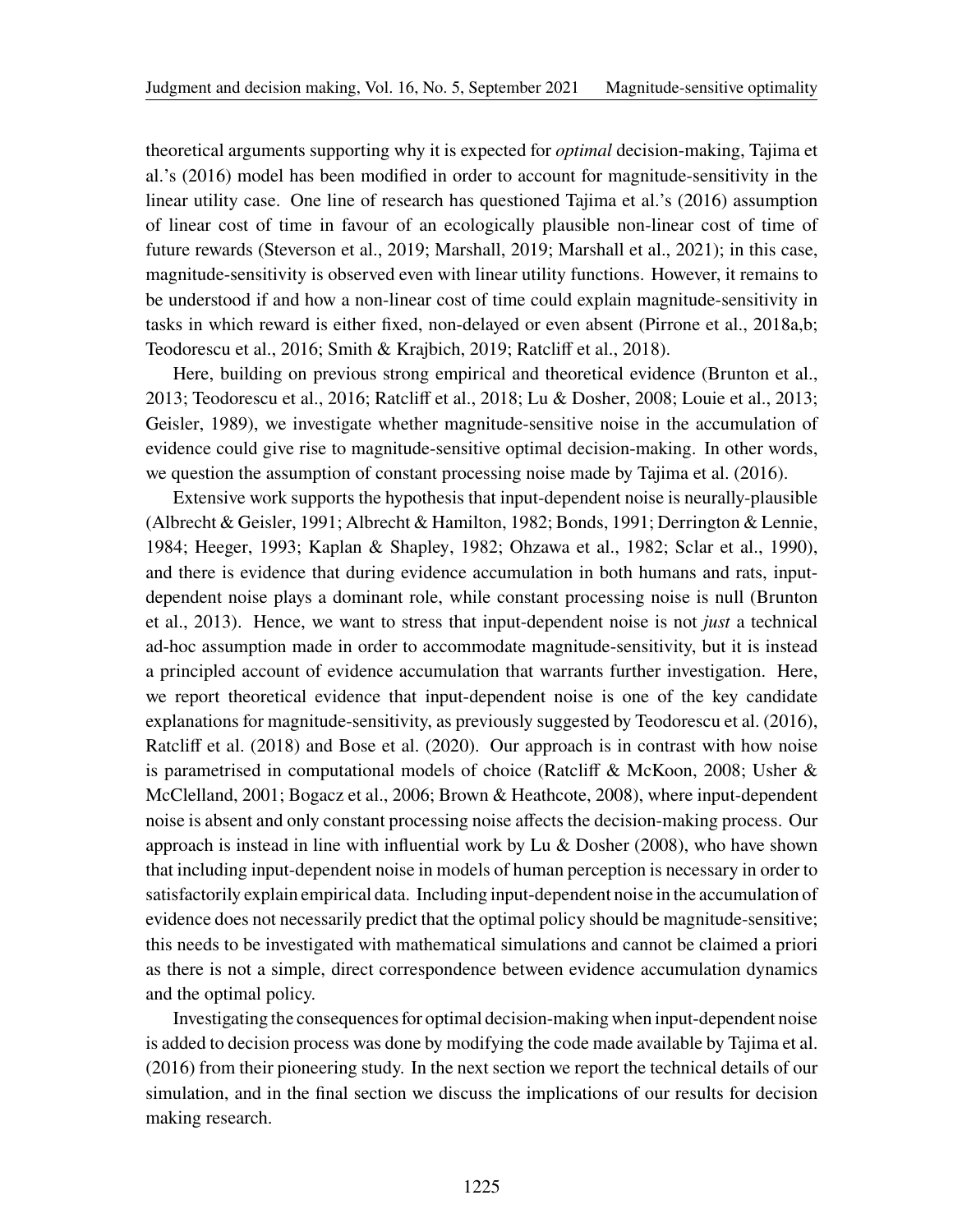### **2 Methods and Results**

Through numerical simulations, we investigate the effect of magnitude-sensitive noise on binary decision-making. We follow the same assumptions of the value-based decisionmaking framework described by [Tajima et al.](#page-12-1) [\(2016](#page-12-1)). The decision-maker must choose between two alternatives with potentially different rewards,  $r_1$  and  $r_2$  (e.g., nutritional or monetary value). The rewards are unknown to the decision-maker, who acquires through observation some momentary evidence  $dr_{i,t} \sim \mathcal{N}(r_i dt, \Gamma(r_1, r_2) dt)$  for both options  $i \in$  $\{1, 2\}$  simultaneously, in repeated small time steps of duration  $dt \ll 1$ . Momentary evidence is sampled from a normal distribution with mean proportional to the true reward value and its variance representing ambiguity, due to both exogenous and endogenous noise, that in line with previous work [\(Teodorescu et al., 2016;](#page-12-9) [Bose](#page-10-5) et al., [2020](#page-10-5)), we model as an input-dependent function, which reads as

$$
\Gamma(r_1, r_2) = \sigma^2 + \Phi(r_1^2 + r_2^2), \qquad (1)
$$

where the parameters  $\sigma$  and  $\Phi$  are the strength of input-independent and input-dependent noise, respectively [\(Teodorescu et al., 2016](#page-12-9); [Bose et al.](#page-10-5), [2020\)](#page-10-5). Therefore, for  $\Phi = 0$ , evidence integration has constant noise only, while for  $\Phi > 0$ , we can observe the effect of magnitude-sensitive noise.

Our decision-maker, at the beginning of a trial, has equal prior expectations for both alternatives, that we model as normally distributed prior beliefs  $\mathcal{N}(\mu_{\pi}, \sigma_{\pi}^2)$ . We assume that prior expectation is the same for both options. According to Bayesian theory, after time *t*, the posterior mean, or expected reward  $\hat{r}_1(t)$ , is:

$$
\hat{r}_i(t) = \frac{\mu_\pi \sigma^2 + \sigma_\pi^2 \sum_{\tau \in t} dx_{i,\tau}}{\sigma^2 + t \sigma_\pi^2},\tag{2}
$$

where  $\sum_{\tau \in i} dx_{i,\tau}$  is the sum of evidence for option *i*, with  $i \in \{1,2\}$ , at time  $\tau \in$  ${dt, 2dt, ..., t}$ . The decision-makers also incurs a decision cost  $c = 0.1$  per temporal unit taken to make the decision. Therefore, when making a decision for option  $i$  at time  $t$ , the decision-maker receives the reward  $r_i$  reduced by the temporal cost  $ct$  (for example, the energy or cognitive cost invested in integrating evidence).

In order to maximise reward and minimise cost, the decision-maker updates over time the expected rewards,  $\hat{r}_1(t)$  and  $\hat{r}_2(t)$ , until the integrated evidence has reduced ambiguity sufficiently enough to determine reliably which option has the higher expected reward.

We test both the case of single decisions and of sequential decisions. In the latter, we assume a constant waiting time between decisions  $t_w = 1$ , thus the total temporal cost is  $ct + t_w$ [, and the](#page-12-1) decision-maker aims to maximise the reward rate.

Tajima et al. [\(2016\)](#page-12-1) showed that, in both single and sequential decision-making, through dynamic programming and the Bellman's equation it is possible to compute the optimal policy, which consists in sampling new information until the difference of the expected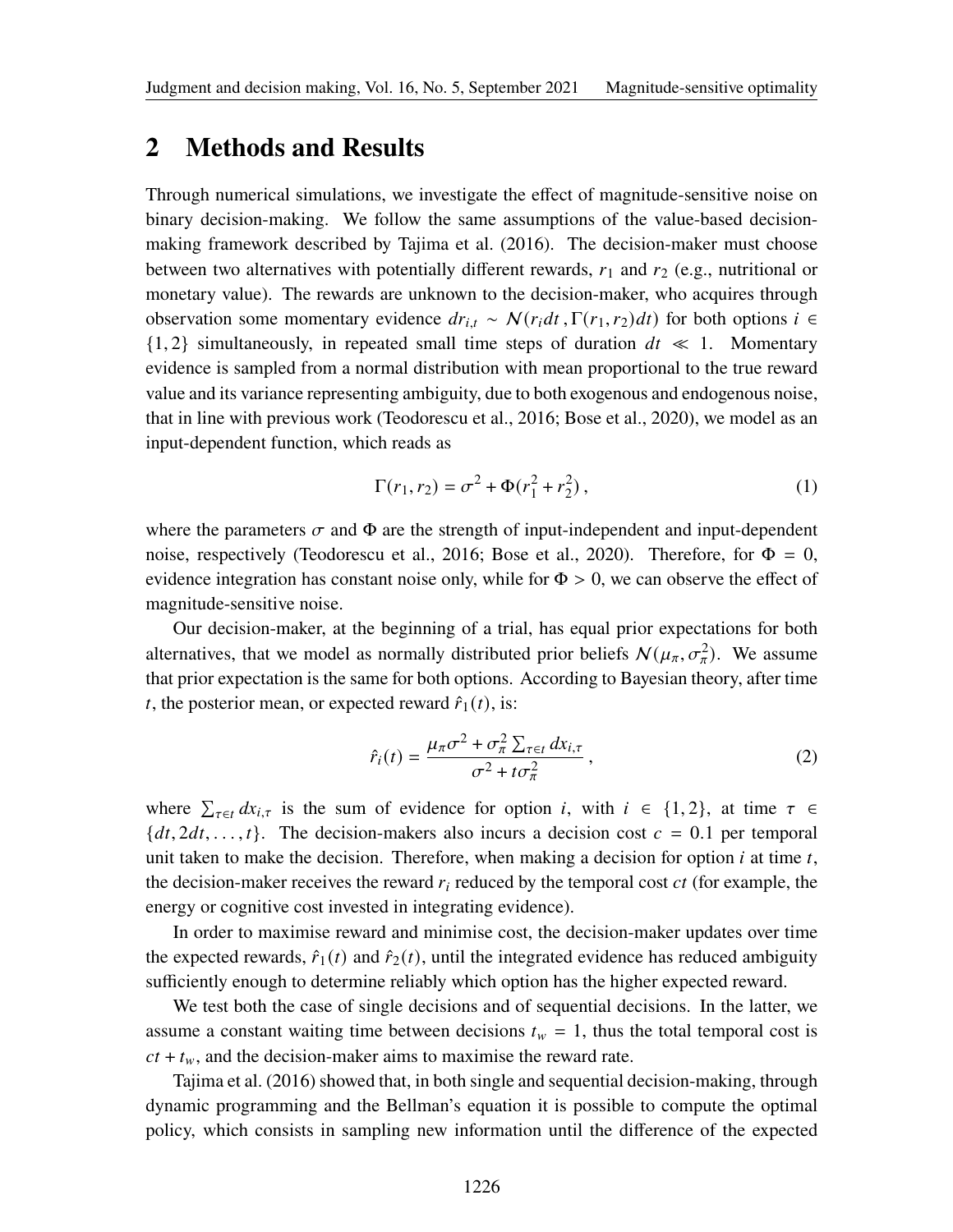rewards,  $x(t) = \hat{r}_1(t) - \hat{r}_2(t)$ , is larger than a threshold  $z(t)$  that decreases over time (collapsing boundaries), i.e.  $x(t) \ge z(t)$  or  $x(t) \le -z(t)$ . Note that in [Tajima et al. \(2016\)](#page-12-1), and in our current work, the collapsing boundaries are not a preexisting assumption; the collapsing boundaries are *derived* (i.e., found) as part of the optimal policy. Once the threshold is reached, the decision-maker chooses the alternative with the highest expected reward: max $(\hat{r}_1(t), \hat{r}_2(t))$ . This optimal policy can be implemented by the drift diffusion model [\(Ratcliff & McKoon](#page-12-3), [2008;](#page-12-3) [Ratcliff et al., 2016\)](#page-12-4) with collapsing boundaries. The drift diffusion model is composed by two terms that describe the momentary change of  $x(t)$ as

$$
dx = (r_1 - r_2)dt + \sqrt{\Gamma(r_1, r_2)} dW(t), \qquad (3)
$$

<span id="page-6-0"></span>where  $dW$  is the increment of a normally distributed Wiener process,  $dW \sim \mathcal{N}(0, 1)$ .



Figure 2: Results from stochastic simulations for a single choice: input-dependent noise can explain magnitude-sensitive optimal policies.  $\Phi$  quantifies the strength of the inputdependent noise. The figure shows mean reaction time as a function of the magnitude of equal alternatives (the bars are 95% confidence intervals). When  $\Phi$ =0, the magnitudeinsensitive optimal policy is derived [\(Tajima et al., 2016](#page-12-1)). This figure shows magnitudesensitive optimal reaction times for a single choice (i.e., expected reward for each individual choice is maximised) as a function of input-dependent noise and magnitude of the stimuli.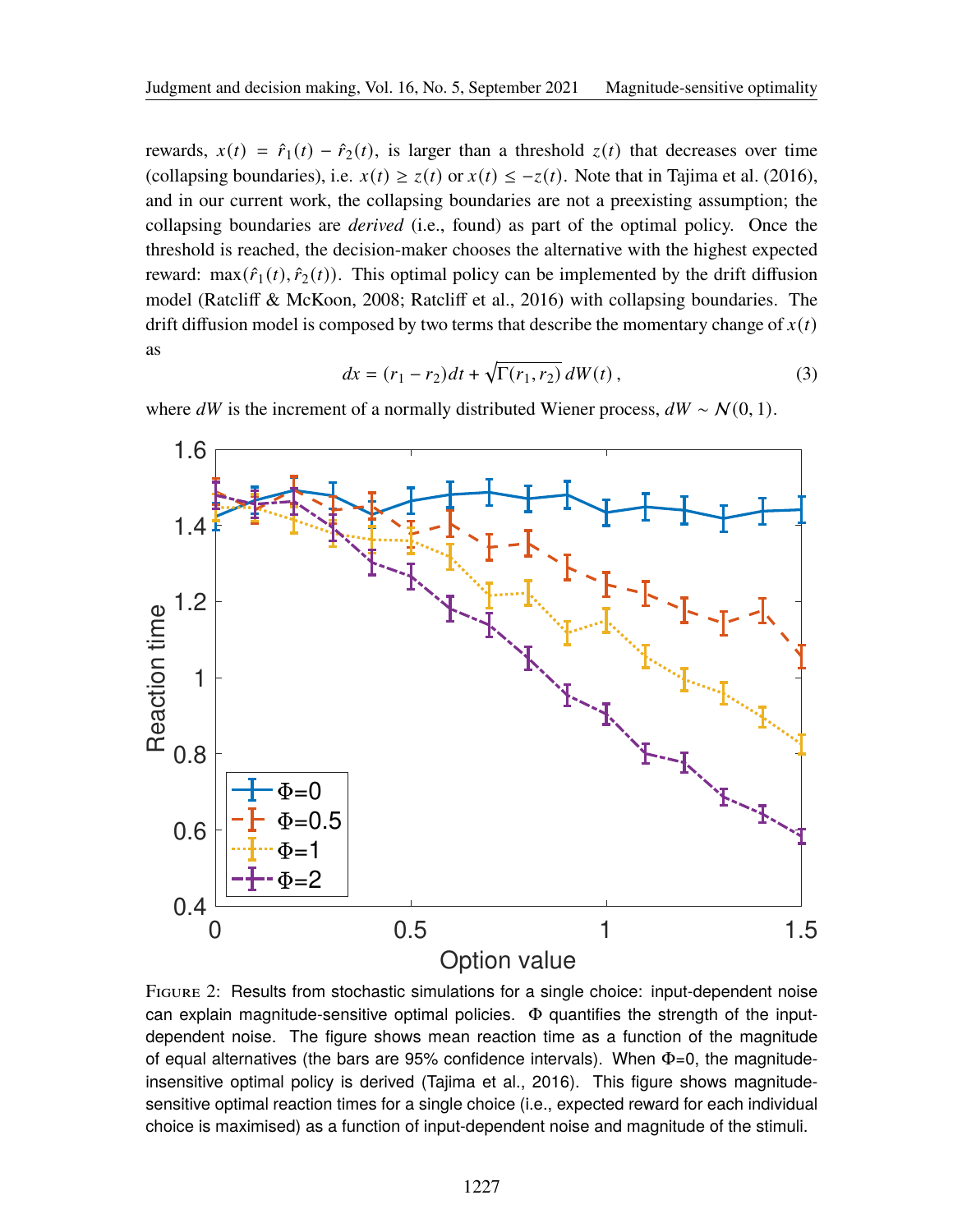<span id="page-7-0"></span>

Figure 3: Results from stochastic simulations for a sequence of choices: input-dependent noise can explain magnitude-sensitive optimal policies. This figure shows magnitudesensitive optimal reaction times for a sequence of choices (i.e., total expected reward within a fixed time period is maximised) as a function of input-dependent noise and magnitude of the stimuli.

Figure [1](#page-3-0) shows how the threshold  $\pm z(t)$  moves over time in the bidimensional space of the two expected rewards,  $\hat{r}_1(t)$  and  $\hat{r}_2(t)$ . In graphical representations of the drift diffusion model, the x-axis generally represents time and the y-axis represents difference in evidence (or value) between the alternatives. In this case the collapsing boundaries are parallel to the x-axis and orthogonal to the y-axis. However, in the case of the optimal strategy for value-based decisions, it is easier to communicate interesting decision dynamics in terms of a rotated space in which the two axes represent the value of each alternative and the boundaries are parallel to the diagonal with unitary slope in the 2-dimensional reward space, as in Figure [1.](#page-3-0) The rotation of axes does not change the interpretation of decision dynamics in any way; it only simplifies the graphical representation of the optimal decision policy.

The two boundaries are parallel to each other with unity slopes, separating the space into three regions. When the expected difference between the rewards,  $x(t)$ , exceeds the threshold  $\pm z(t)$  (top-left and bottom-right regions of the plots of Figure [1\)](#page-3-0), the decision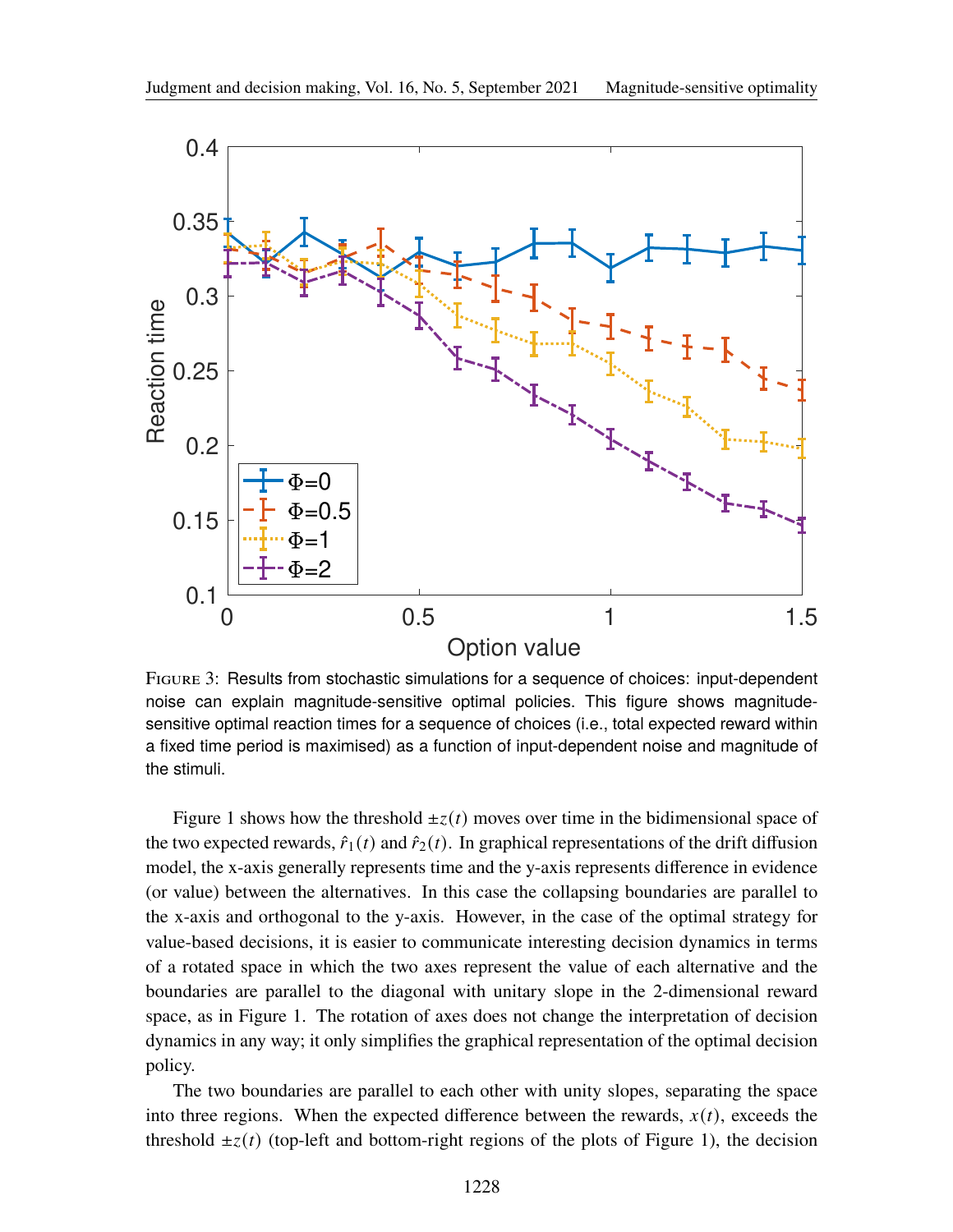is made in favour of the highest expected reward; instead, when the difference is not large enough (central region), the decision-maker chooses to accumulate further evidence. As the policy depends only on the difference between rewards, it is insensitive to the overall magnitude of the alternatives  $(r_1 + r_2)$ , therefore choices for equal alternatives with low and high magnitude have the same decision time (see also [Steverson et al.](#page-12-6), [2019;](#page-12-6) [Marshall,](#page-11-0) [2019\)](#page-11-0).

We simulated decisions for equal quality alternatives (i.e.,  $r_1 = r_2 = r$ ) where we varied only their magnitude  $r \in \{0, 0.1, 0.2, \ldots, 1.5\}$ . We computed the optimal thresholds  $\pm z(t)$  using the code that Satohiro Tajima shared with us (code that was further modified by James A.R. Marshall, and is available on GitHub<sup>1</sup>), from his [2](#page-6-0)016 paper. Figure 2 shows the average reaction time for 10<sup>3</sup> simulations in each condition with time step length  $dt = 0.01$ , prior mean  $\mu_{\pi} = 0$ , and prior variance  $\sigma_{\pi}^2 = 5$ . We can see that when  $\Phi = 0$ , the noise is input-independent, constant to a fixed value  $\sigma^2 = 2$ , and in turn the reaction time is also cons[tant. This result is in agreement with previous analyses](#page-12-6) [\(Tajima et al.](#page-12-1)[,](#page-12-6) [2016](#page-12-1)[;](#page-12-6) Steverson et al., [2019](#page-12-6); [Marshall](#page-11-0), [2019\)](#page-11-0). Instead, when  $\Phi > 0$ , we can appreciate a decrease in the reaction time with increasing magnitude. As  $\Phi$  increases, value-sensitivity is more evident. This effect is qualitatively similar for both single and sequential decisions, as results show in Figures [2](#page-6-0) and Figure [3,](#page-7-0) respectively.

Note that input-dependent noise predicts faster and less 'accurate' responses, meaning that accuracy over near-equal high-magnitude alternatives is sacrificed in favour of a fast response. This pattern was observed empirically [\(Teodorescu et al.](#page-12-9), [2016;](#page-12-9) [Ratcliff et al.,](#page-12-11) [2018\)](#page-12-11) and in simulation-based studies [\(Bose et al.](#page-10-5), [2020](#page-10-5)). Overall, this is a key prediction of any magnitude-sensitive mechanism [\(Pirrone et al.](#page-12-0), [2014](#page-12-0), [2018a](#page-12-7)[,b;](#page-12-5) [Teodorescu et al.,](#page-12-9) [2016;](#page-12-9) [Kirkpatrick et al.](#page-11-14), [2021;](#page-11-14) [Steverson et al.](#page-12-6), [2019;](#page-12-6) [Marshall et al., 2021](#page-11-5); [Marshall](#page-11-0), [2019\)](#page-11-0). How[ever, in our study, in line with previous investigation of magnitude sensitivity \(](#page-12-0)Pirrone et al., [2014](#page-12-0), [2018a;](#page-12-7) [Dussutour et al., 2019\)](#page-11-2), we focus exclusively on equal alternatives; that is, in each trial, the two alternatives are identical. Equal alternatives allow to appreciate magnitude effects in the absence of confounds introduced by maintaining differences between unequal alternatives constant while increasing their magnitude [\(Teodorescu et al.,](#page-12-9) [2016;](#page-12-9) [Ratcliff et al., 2018;](#page-12-11) [Smith & Krajbich](#page-12-12), [2019](#page-12-12)). As such, our simulations and results are based on reaction times alone since it is not possible to define accuracy in a choice between equal alternatives.

## **3 Discussion**

Our work investigates the repercussions for optimal value-based decision-making if an input-dependent noise component is added to the decision making process. Input-dependent nois[e has received ample support](#page-12-11) [\(Brunton et al.](#page-11-6)[,](#page-12-11) [2013](#page-11-6)[;](#page-12-11) [Teodorescu et al.](#page-12-9)[,](#page-12-11) [2016;](#page-12-9) Ratcliff et al., [2018;](#page-12-11) [Lu & Dosher, 2008;](#page-11-7) [Louie et al., 2013](#page-11-8)), with experimental and modelling

<sup>1</sup>https://github.com/joefresna/Optimal-policy-for-value-based-decision-making-with-value-sensitivenoise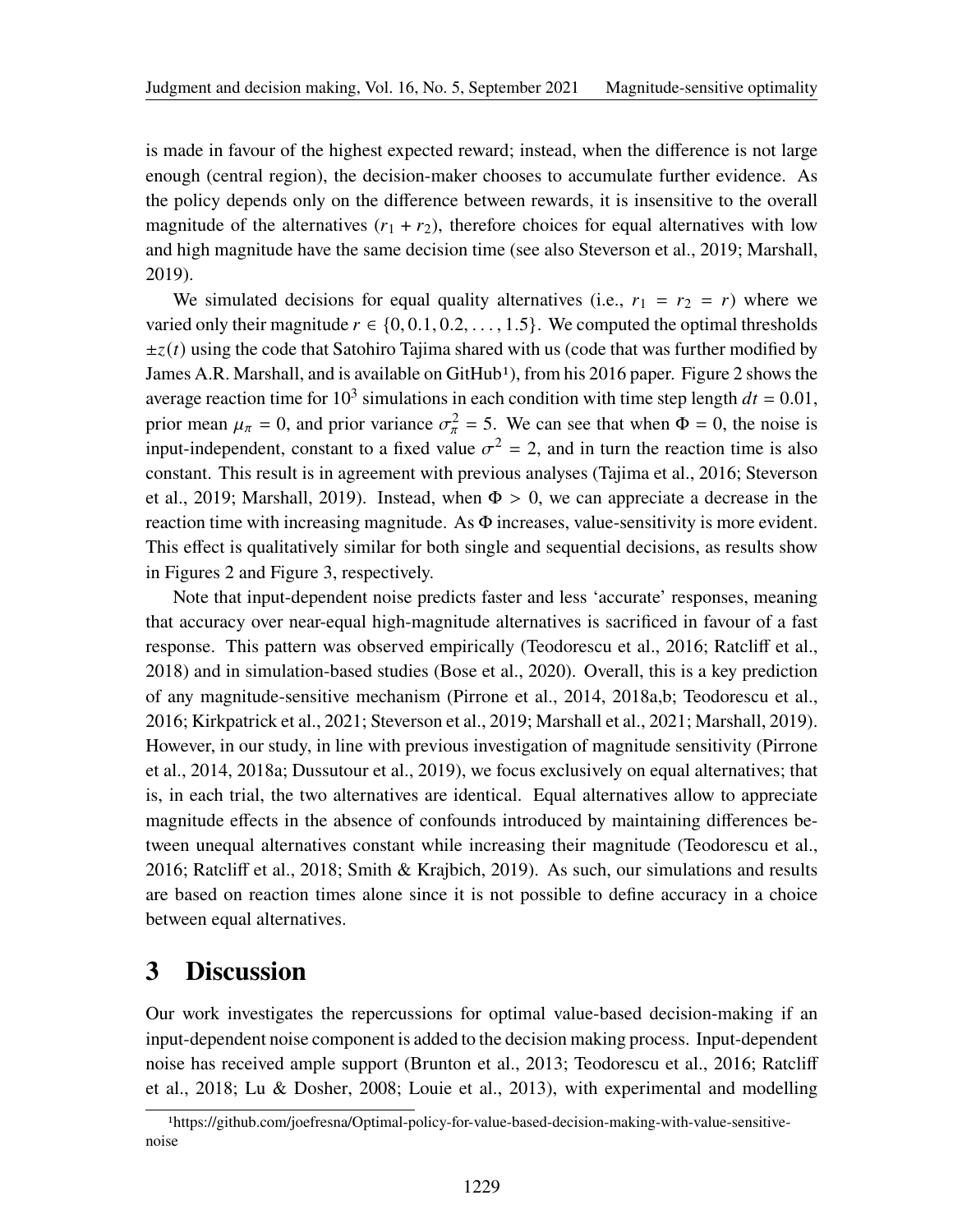work showing that, during evidence accumulation, *the dominant* source of noise is inputdependent. This contrasts with classical drift diffusion models [\(Ratcliff & McKoon, 2008\)](#page-12-3), in which only a source of constant processing noise is *assumed*. It is important to highlight that input-dependent noise per se does not assume or predict *optimal magnitude-sensitivity* — there is no a priori relationship between the two. In this paper, we have established through numerical simulations that the optimal policy for value-based decision-making, which was derived with input-dependent noise, gives rise to magnitude-sensitivity. In the optimal policy, boundaries are still parallel; however, the noise makes the signal fluctuate more for high-magnitude conditions compared to low-magnitude conditions. In the case of equal alternatives, the boundaries are hit only through noise, and therefore higher noise makes the accumulated evidence (which is on average null) fluctuate more and hit a random boundary quicker than when lower noise is applied. Interestingly, while input-dependent noise accounts for magnitude-sensitivity with parallel boundaries, all other magnitudesensitive optimal accounts (i.e., non-linear utility, non-linear cost of time) predict instead that [magnitude-sensitivity arises as a function of non-parallel collapsing boundaries \(](#page-12-1)Tajima et al., [2016](#page-12-1); [Marshall, 2019;](#page-11-0) [Steverson et al., 2019](#page-12-6)). While there is evidence that in some cases decisions are best described by parallel collapsing boundaries [\(Milosavljevic et al.,](#page-11-15) [2010;](#page-11-15) [Palestro et al., 2018](#page-12-16); [Hawkins et al., 2015\)](#page-11-1), there is no empirical evidence for nonparallel collapsing boundaries in decision making, as predicted by the non-linear utility and cost of time accounts.

Input-dependent noise enriches the modelling account of decision making by including a ne[urally plausible assumption](#page-12-9) [\(Brunton et al.](#page-11-6)[,](#page-12-9) [2013;](#page-11-6) [Lu & Dosher, 2008](#page-11-7)[;](#page-12-9) Teodorescu et al., [2016](#page-12-9)). Furthermore, previous studies have demonstrated that input-dependent noise increases goodness of fit [\(Teodorescu et al.](#page-12-9), [2016;](#page-12-9) [Bose et al., 2020](#page-10-5); [Ratcliff et al.](#page-12-11), [2018\)](#page-12-11) compared to some competing accounts (e.g., the leaky competing accumulator model, race models, the canonical drift diffusion model; see [Teodorescu et al. 2016](#page-12-9); [Bose et al. 2020](#page-10-5); [Ratcliff et al. 2018](#page-12-11); but also see [Kirkpatrick et al. 2021\)](#page-11-14). Moreover, input-dependent noise is a feature that could allow magnitude-sensitivity, and hence the maximisation of reward, across various types of decision making and tasks. This latter aspect — magnitudesensitivity *across*tasks and domains— makes input-dependent noise a particularly attractive account for magnitude-sensitivity: while explanations of magnitude-sensitive reaction times based on non-linear utility and/or cost of time could be applied ad-hoc to a number of cases, there are numerous scenarios in which the decision-making problem faced by agents may be better described by linear utility and linear cost of time – for example in tasks in which reward is fixed and there is no penalty for a wrong response. Theoretically, we believe that the assumption of linear cost of time and linear subject utility are a reasonable first hypothesis to be explored before considering non-linear functions.

The hypothesis of input-dependent noise addresses all problems discussed above: inputdependent noise is based on strong empirical data and applies to *any* task, regardless of the nature of the stimuli, the number of alternatives, the specific loss function, the utility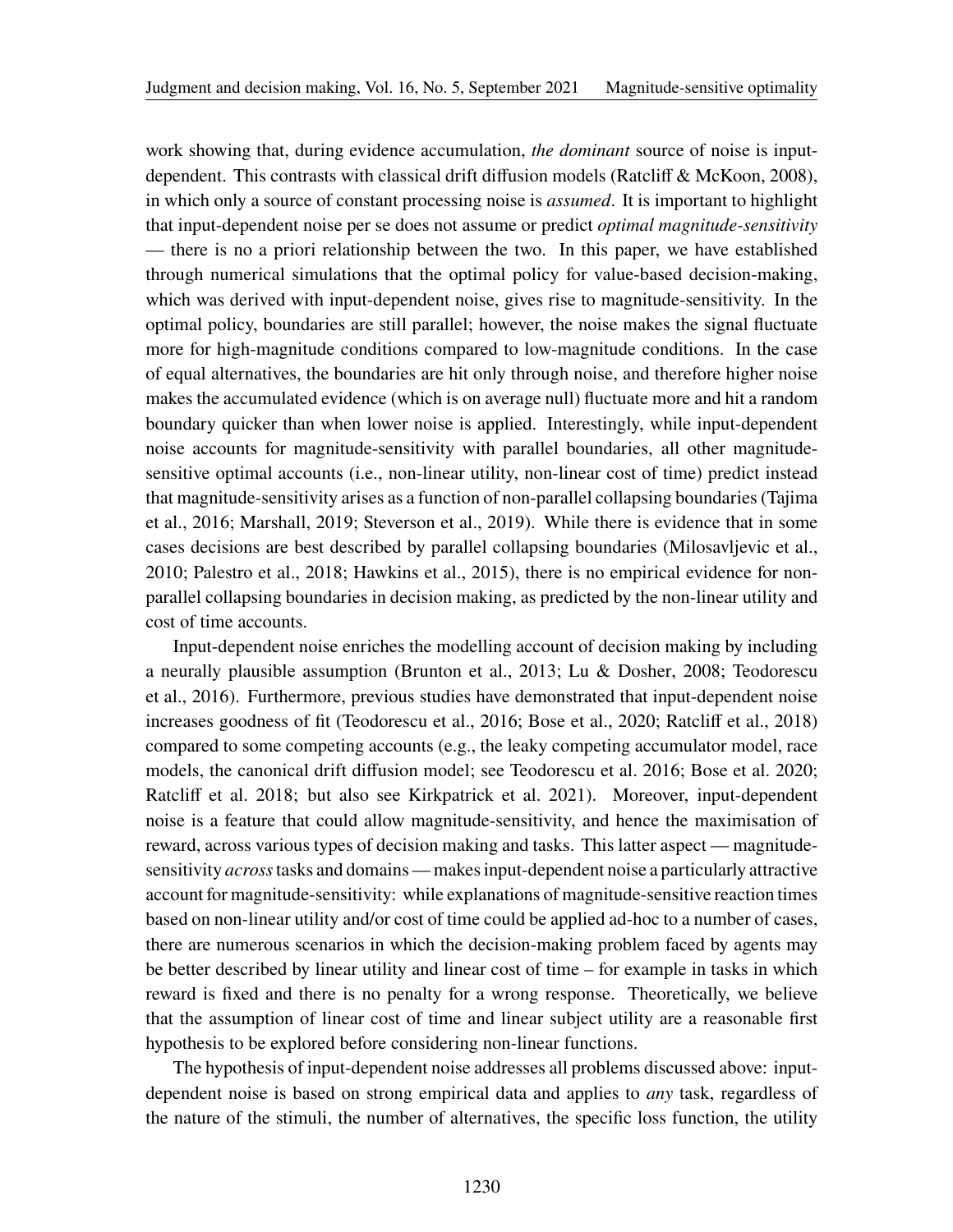function and/or the subject's utility. In fact, regardless of whether it is endogenous or exogenous, noise characterises virtually all decision-making problems, regardless of their specific details. Hence, we believe that input-dependent noise could provide a theoretically parsimonious explanation of descriptive and optimal magnitude-sensitive decision-making.

Interestingly, we show that both single choices and sequence of choices (i.e., the policy maximising reward of a sequence of trials) are magnitude-sensitive with input-dependent noise. This result is in line with the observed results of magnitude-sensitivity that characterises decision-making from unicellular organisms [\(Dussutour et al., 2019\)](#page-11-2) to monkeys [\(Pirrone et al.](#page-12-7), [2018a](#page-12-7)) and humans across a variety of tasks — both in perceptual and valuebased choices [\(Pais et al.](#page-12-8), [2013](#page-12-8); [Pirrone et al., 2018b;](#page-12-5) [Bose et al., 2017;](#page-10-1) [Teodorescu et al.,](#page-12-9) [2016;](#page-12-9) [Ratcliff et al., 2018](#page-12-11); [Steverson et al.](#page-12-6), [2019;](#page-12-6) [Hunt et al.](#page-11-3), [2012;](#page-11-3) [Kvam & Pleskac, 2016](#page-11-4); [Smith & Krajbich](#page-12-12), [2019;](#page-12-12) [Kirkpatrick et al., 2021](#page-11-14)) and for both single trials and sequence of choices.

However, it is important to mention that the quantitative predictions of optimal decisionmaking with input-dependent noise have not yet been compared to those of non-linear utility and non-linear cost of time accounts, and this is a timely question for future research that should aim at selecting the best candidate. Furthermore, future empirical studies should investigate the extent to which participants are able to adjust decision boundaries in order to approach optimality as predicted by numerical simulations.

Overall, our contribution enriches Tajima et al.'s (2016) work; we believe that future research could benefit from a similar approach in which, building on Tajima et al.'s (2016) work (and code), assumptions are relaxed in order to account for ecological and naturalistic decision-making.

### **References**

- <span id="page-10-2"></span>Albrecht, D. G. & Geisler, W. S. (1991). Motion selectivity and the contrast-response function of simple cells in the visual cortex. *Visual Neuroscience*, *7*(6), 531–546.
- <span id="page-10-3"></span>Albrecht, D. G. & Hamilton, D. B. (1982). Striate cortex of monkey and cat: contrast response function. *Journal of Neurophysiology*, *48*(1), 217–237.
- <span id="page-10-0"></span>Bogacz, R., Brown, E., Moehlis, J., Holmes, P., & Cohen, J. D. (2006). The physics of optimal decision making: a formal analysis of models of performance in two-alternative forced-choice tasks. *Psychological Review*, *113*(4), 700–765.
- <span id="page-10-4"></span>Bonds, A. (1991). Temporal dynamics of contrast gain in single cells of the cat striate cortex. *Visual Neuroscience*, *6*(3), 239–255.
- <span id="page-10-5"></span>Bose, T., Pirrone, A., Reina, A., & Marshall, J. A. R. (2020). Comparison of magnitudesensitive sequential sampling models in a simulation-based study. *Journal of Mathematical Psychology*, *94*, 102298.
- <span id="page-10-1"></span>Bose, T., Reina, A., & Marshall, J. A. R. (2017). Collective Decision-Making. *Current Opinion in Behavioral Sciences*, *6*, 30–34.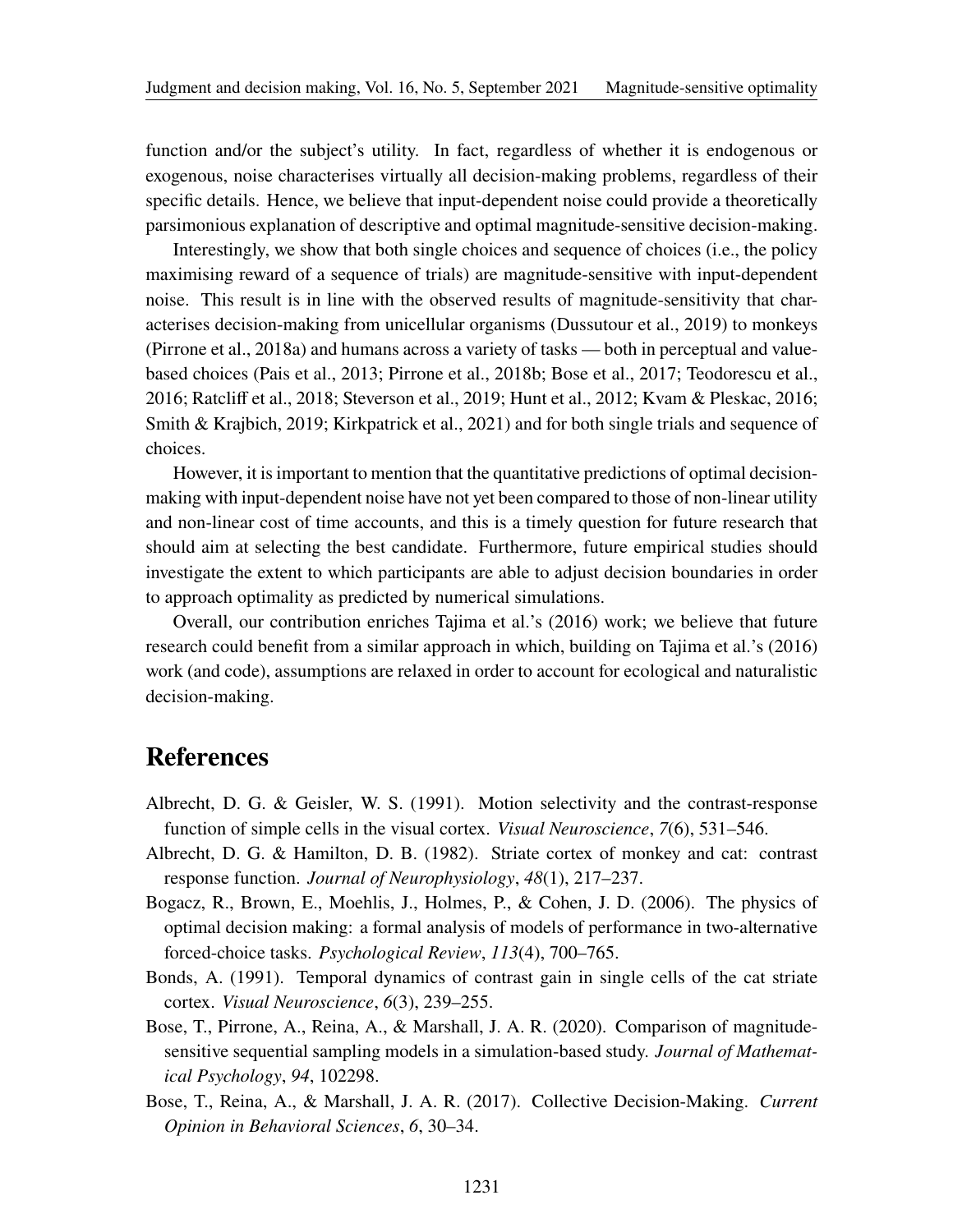- <span id="page-11-13"></span>Brown, S. D. & Heathcote, A. (2008). The simplest complete model of choice response time: Linear ballistic accumulation. *Cognitive Psychology*, *57*(3), 153–178.
- <span id="page-11-6"></span>Brunton, B. W., Botvinick, M. M., & Brody, C. D. (2013). Rats and humans can optimally accumulate evidence for decision-making. *Science*, *340*(6128), 95–98.
- <span id="page-11-10"></span>Derrington, A. & Lennie, P. (1984). Spatial and temporal contrast sensitivities of neurones in lateral geniculate nucleus of macaque. *The Journal of Physiology*, *357*(1), 219–240.
- <span id="page-11-2"></span>Dussutour, A., Ma, Q., & Sumpter, D. (2019). Phenotypic variability predicts decision accuracy in unicellular organisms. *Proceedings of the Royal Society B*, *286*(1896), 20182825.
- <span id="page-11-9"></span>Geisler, W. S. (1989). Sequential ideal-observer analysis of visual discriminations. *Psychological Review*, *96*(2), 267–314.
- <span id="page-11-1"></span>Hawkins, G. E., Forstmann, B. U., Wagenmakers, E.-J., Ratcliff, R., & Brown, S. D. (2015). Revisiting the evidence for collapsing boundaries and urgency signals in perceptual decision-making. *Journal of Neuroscience*, *35*(6), 2476–2484.
- <span id="page-11-11"></span>Heeger, D. J. (1993). Modeling simple-cell direction selectivity with normalized, halfsquared, linear operators. *Journal of Neurophysiology*, *70*(5), 1885–1898.
- <span id="page-11-3"></span>Hunt, L. T., Kolling, N., Soltani, A., Woolrich, M. W., Rushworth, M. F., & Behrens, T. E. (2012). Mechanisms underlying cortical activity during value-guided choice. *Nature Neuroscience*, *15*(3), 470–476.
- <span id="page-11-12"></span>Kaplan, E. & Shapley, R. (1982). X and Y cells in the lateral geniculate nucleus of macaque monkeys. *The Journal of Physiology*, *330*(1), 125–143.
- <span id="page-11-14"></span>Kirkpatrick, R. P., Turner, B. M., & Sederberg, P. B. (2021). Equal evidence perceptual tasks suggest a key role for interactive competition in decision-making. *Psychological Review*, [https://doi.org/10.1037/rev0000284.](https://doi.org/10.1037/rev0000284)
- <span id="page-11-4"></span>Kvam, P. D. & Pleskac, T. J. (2016). Strength and weight: The determinants of choice and confidence. *Cognition*, *152*, 170–180.
- <span id="page-11-8"></span>Louie, K., Khaw, M. W., & Glimcher, P. W. (2013). Normalization is a general neural mechanism for context-dependent decision making. *Proceedings of the National Academy of Sciences*, *110*(15), 6139–6144.
- <span id="page-11-7"></span>Lu, Z.-L. & Dosher, B. A. (2008). Characterizing observers using external noise and observer models: assessing internal representations with external noise. *Psychological Review*, *115*(1), 44–82.
- <span id="page-11-0"></span>Marshall, J. A. R. (2019). Comment on 'Optimal Policy for Multi-Alternative Decisions'. *bioRxiv*, [https://doi.org/10.1101/2019.12.18.880872.](https://doi.org/10.1101/2019.12.18.880872)
- <span id="page-11-5"></span>Marshall, J. A. R., Reina, A., & Pirrone, A. (2021). Magnitude-sensitive reaction times reveal non-linear time costs in multi-alternative decision-making. *bioRxiv*, [https://doi.](https://doi.org/10.1101/2021.05.05.442775) [org/10.1101/2021.05.05.442775.](https://doi.org/10.1101/2021.05.05.442775)
- <span id="page-11-15"></span>Milosavljevic, M., Malmaud, J., Huth, A., Koch, C., & Rangel, A. (2010). The drift diffusion model can account for value-based choice response times under high and low time pressure. *Judgment and Decision Making*, *5*(6), 437–449.